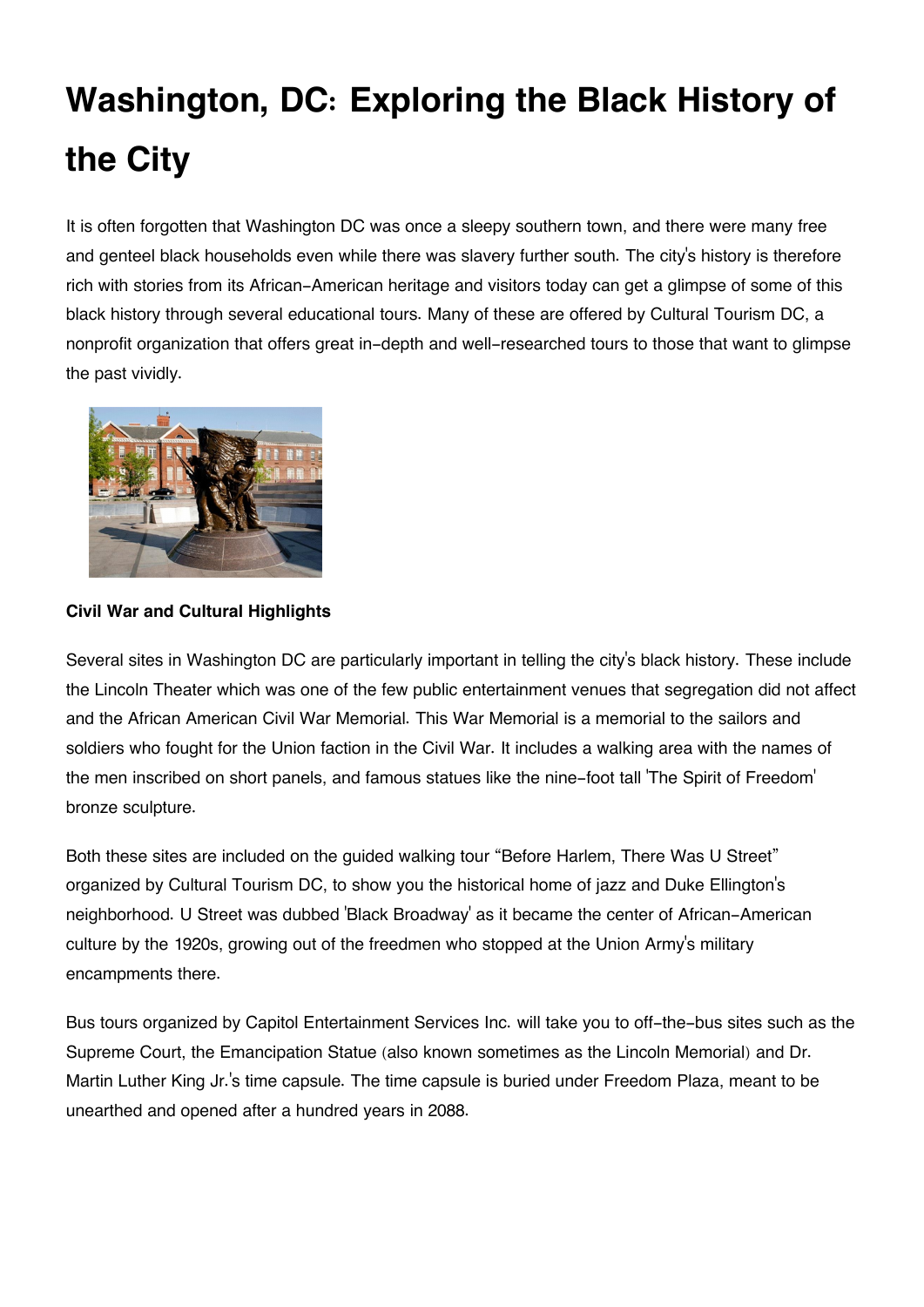

#### **Historic Neighborhood Tours**

For a self-guided tour where you can enjoy the sites at your leisure, you can try the Neighborhood Heritage Trails organized also by Cultural Tourism DC. When you sign up for these tours, you gain access to information and maps on well-marked walking routes with poster-sized illustrated signs through DC's many historic neighborhoods. Cultural Tourism offers fifteen neighborhood trails, where African-American culture was strong.

You could take the Adams Morgan Heritage Trail and learn more about its vibrant multi-cultural community of artists, immigrants, entrepreneurs and activists. Or you could explore Barracks Row on Capitol Hill, with its rich political and military history. The Brightwood Trail will thrill Civil War enthusiasts and Columbia Heights will offer a look at the lively neighborhood's history from its elite community to growing economic and cultural diversity.

The Downtown Trail, just east of the White House, will focus on the city's experience during the Civil Wars and let you sample the neighborhood's character, restaurants and businesses along the way. Other neighborhoods on the program include Greater Deanwood, Federal Triangle, Tenleytown, Greater U Street, Logan Circle, Southwest, Mount Pleasant, Georgia Avenue and Greater H Street, all with their own rich history and character.



## **Over Two Hundred Sites on the African American Heritage Trail**

Cultural Tourism DC also offers an African American Heritage Trail, a tour that highlights the sites which were important in the black history of both Washington and the rest of the nation. On the tour, locals and tourists get a chance to gain a greater appreciation for the many generations of rich African American culture that has led to the building of communities, businesses and churches across Washington DC. This well-researched and excellent tour includes more than two hundred sites related to surveyor and scientist Benjamin Benneker's role in the District's survey, to the famous Lincoln Memorial speech by Reverend Dr Martin Luther King Jr., DC's first all-black fire company Engine Company No 4., and other important moments in DC's black history.